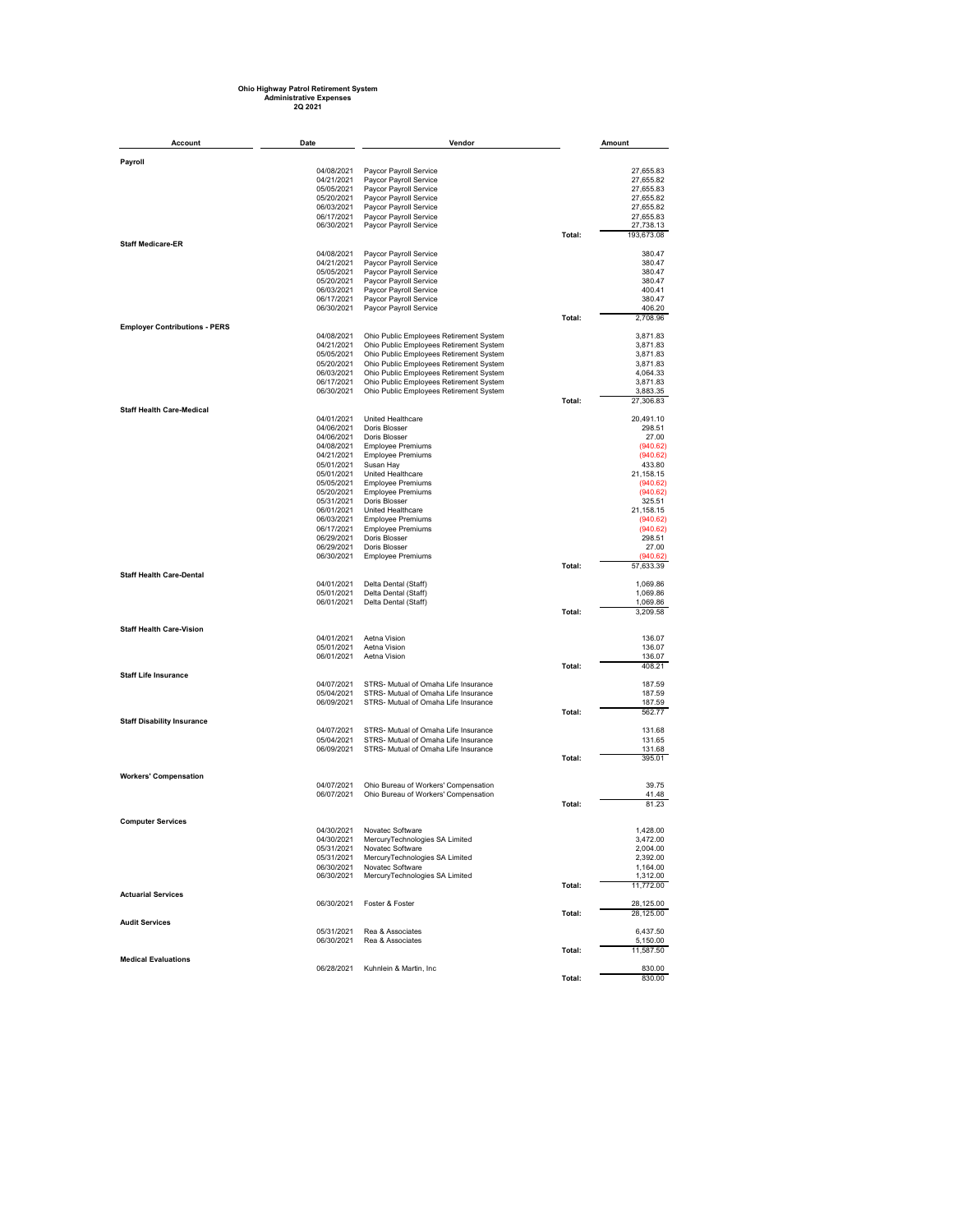| Account                                 | <b>Date</b>              | Vendor                                           |        | Amount                |
|-----------------------------------------|--------------------------|--------------------------------------------------|--------|-----------------------|
| <b>Legal Services</b>                   |                          |                                                  |        |                       |
|                                         | 04/30/2021<br>05/31/2021 | Bricker & Eckler<br>Bricker & Eckler             |        | 3,540.00<br>3,630.00  |
|                                         | 06/30/2021               | <b>Attorney General's Office</b>                 |        | 3,399.48              |
|                                         | 06/30/2021               | Bricker & Eckler                                 |        | 6,510.00              |
|                                         |                          |                                                  | Total: | 17,079.48             |
| <b>Service By Others</b>                |                          |                                                  |        |                       |
|                                         | 04/01/2021               | Employee Benefit Service Center                  |        | 40.70                 |
|                                         | 04/09/2021               | Zoom                                             |        | 147.74                |
|                                         | 04/09/2021               | Paycor Payroll Service                           |        | 102.50                |
|                                         | 04/12/2021<br>04/12/2021 | Columbus City Treasurer/ License Section<br>ADT  |        | 35.00<br>212.15       |
|                                         | 04/22/2021               | Paycor Payroll Service                           |        | 91.05                 |
|                                         | 04/30/2021               | Treasurer Of State                               |        | 2.52                  |
|                                         | 04/30/2021               | <b>Buck Global LLC</b>                           |        | 521.00                |
|                                         | 05/01/2021               | Employee Benefit Service Center                  |        | 40.70                 |
|                                         | 05/06/2021               | Paycor Payroll Service                           |        | 80.50                 |
|                                         | 05/11/2021               | ADT                                              |        | 212.15                |
|                                         | 05/21/2021<br>05/31/2021 | Paycor Payroll Service<br>Treasurer Of State     |        | 80.50<br>1.96         |
|                                         | 05/31/2021               | Culligan                                         |        | 33.50                 |
|                                         | 05/31/2021               | <b>Buck Global LLC</b>                           |        | 521.00                |
|                                         | 05/31/2021               | Pension Benefit Information (PBI)                |        | 2,221.00              |
|                                         | 06/01/2021               | Employee Benefit Service Center                  |        | 40.70                 |
|                                         | 06/03/2021               | Paycor Payroll Service                           |        | 83.77                 |
|                                         | 06/11/2021               | Zoom                                             |        | 161.14                |
|                                         | 06/11/2021               | ADT                                              |        | 212.15                |
|                                         | 06/18/2021               | Paycor Payroll Service                           |        | 80.50                 |
|                                         | 06/30/2021<br>06/30/2021 | Culligan<br><b>Buck Global LLC</b>               |        | 33.50<br>521.00       |
|                                         | 06/30/2021               | Treasurer Of State                               |        | 3.22                  |
|                                         |                          |                                                  | Total: | 5,479.95              |
|                                         |                          |                                                  |        |                       |
| <b>Education-Staff</b>                  |                          |                                                  |        |                       |
|                                         | 05/11/2021               | National Association of Public Pension Attorneys |        | 499.00                |
|                                         | 06/01/2021               | <b>Brian Fike</b>                                |        | 4,249.00              |
|                                         |                          |                                                  | Total: | 4,748.00              |
| <b>Membership Outreach</b>              | 04/30/2021               | Carl Roark                                       |        | 105.28                |
|                                         | 05/31/2021               | Carl Roark                                       |        | 189.84                |
|                                         | 06/30/2021               | Carl Roark                                       |        | 276.08                |
|                                         |                          |                                                  | Total: | 571.20                |
| Printing                                |                          |                                                  |        |                       |
|                                         | 06/25/2021               | Ricoh                                            |        | 747.46                |
|                                         |                          |                                                  | Total: | 747.46                |
| <b>Postage and Supplies</b>             | 04/11/2021               | Pitney Bowes Inc                                 |        |                       |
|                                         | 04/20/2021               | Pitney Bowes Inc                                 |        | 147.72<br>(31.00)     |
|                                         | 04/29/2021               | Pitney Bowes Inc                                 |        | 1,000.00              |
|                                         | 05/20/2021               | Pitney Bowes Inc                                 |        | (31.00)               |
|                                         | 06/01/2021               | Pitney Bowes Inc                                 |        | 1,000.00              |
|                                         | 06/07/2021               | Pitney Bowes Inc                                 |        | 1.500.00              |
|                                         | 06/08/2021               | Pitney Bowes Inc                                 |        | 1,500.00              |
|                                         | 06/11/2021               | Pitney Bowes Inc                                 |        | 105.00                |
|                                         | 06/11/2021<br>06/21/2021 | Pitney Bowes Inc<br>Pitney Bowes Inc             |        | 106.39<br>(30.00)     |
|                                         |                          |                                                  | Total: | 5,267.11              |
| <b>Telecommunications Services</b>      |                          |                                                  |        |                       |
|                                         | 04/01/2021               | Time Warner Cable                                |        | 1,162.82              |
|                                         | 05/01/2021               | Time Warner Cable                                |        | 1,165.85              |
|                                         | 06/01/2021               | Time Warner Cable                                |        | 635.04                |
|                                         | 06/11/2021               | Intermedia                                       |        | 661.67                |
|                                         |                          |                                                  | Total: | 3,625.38              |
| <b>Computer Services-Offsite Server</b> |                          |                                                  |        |                       |
|                                         | 04/01/2021               | Saed Bahrami                                     |        | 325.00                |
|                                         | 05/01/2021               | Saed Bahrami                                     |        | 325.00                |
|                                         | 06/01/2021               | Saed Bahrami                                     |        | 325.00                |
|                                         |                          |                                                  | Total: | 975.00                |
| <b>Rent Expense</b>                     |                          |                                                  |        |                       |
|                                         | 04/01/2021<br>05/01/2021 | <b>Triangle Commercial Properties</b>            |        | 10,172.07             |
|                                         | 06/01/2021               | <b>Triangle Commercial Properties</b>            |        | 7,467.95<br>10,172.07 |
|                                         |                          | <b>Triangle Commercial Properties</b>            | Total: | 27,812.09             |
| <b>Office Supplies</b>                  |                          |                                                  |        |                       |
|                                         | 04/12/2021               | Amazon                                           |        | 22.97                 |
|                                         | 05/03/2021               | Proforma Graphic Service                         |        | (413.65)              |
|                                         | 05/10/2021               | Office City Express                              |        | 101.95                |
|                                         | 05/11/2021               | <b>Constant Contact</b>                          |        | 406.32                |
|                                         | 06/10/2021<br>06/10/2021 | Proforma Graphic Service                         |        | 335.26<br>194.10      |
|                                         | 06/11/2021               | Office City Express<br>Amazon                    |        | 25.98                 |
|                                         | 06/28/2021               | Office City Express                              |        | 55.16                 |
|                                         | 06/29/2021               | Office City Express                              |        | 37.98                 |
|                                         |                          |                                                  | Total: | 766.07                |